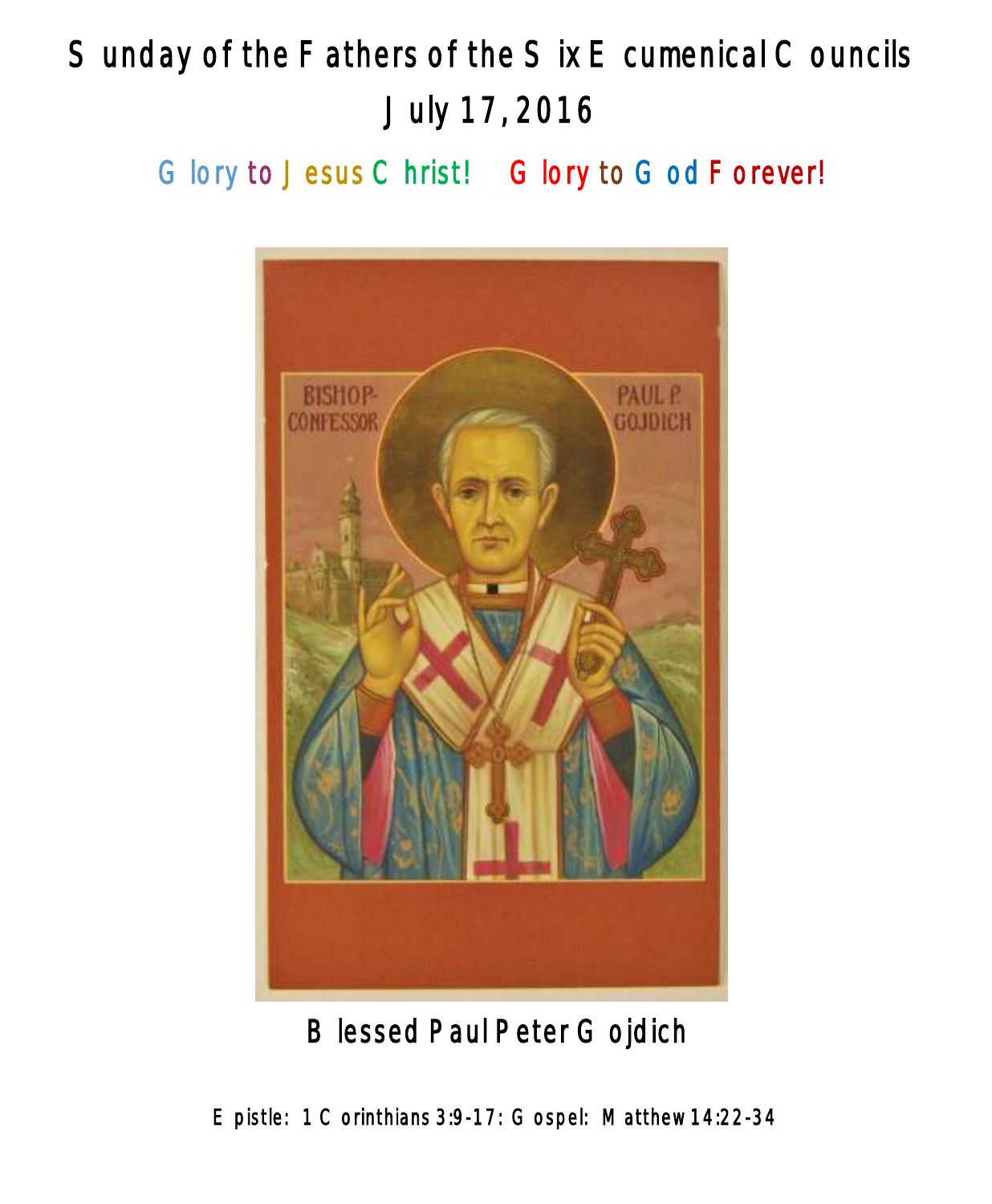



**Holy Protection of Mary Byzantine Catholic Eparchy of Phoenix Our Lady of Perpetual Help Byzantine Catholic Church Bishop: His Grace John Pazak C.Ss.R**

**Father Artur Bubnevych, Pastor Rectory (505) 268-2877 abbaolph@gmail.com**

**Father Christopher Zugger (pastor emeritus) (505) 256-1787 Frchris.zugger@gmail.com www.frchriszugger.com** 

**1837 Alvarado Dr. NE Albuquerque, New Mexico 87110**

**Parish office: (505) 256-1539 Fax: (505) 256-1278 www.olphnm.org**

#### **SCHEDULE:**

SUNDAY: Rosary 8:30 am Festal Matins 9:00 am Divine Liturgy 10:00 am

Monday: Divine Liturgy 9:00 am

Wednesday: OLPH Devotions 5:30 pm

Friday: Divine Liturgy 6:00 pm

Saturday: Great Vespers 5:00 pm Divine Liturgy 6:00 pm

#### **OFFICE HOURS:**

Monday—Friday 10:00 am—4:00 pm Thursday OFF

**THEOSIS:** 2nd & 4th Thursday pot luck dinner 6:00 pm Bible Study 7:00 pm

**Confession (Mystery of Reconciliation**): 9:15—10:00 am on Sundays, before or after weekday Liturgies, or by appointment with Father

**Mysteries of Baptism/Chrismation/Eucharist**: Must be arranged three months in advance. (Pre-Jordan requirement)

**Mystery of Crowning:**  Must be arranged six months in advance ( Pre-Cana requirement)

**Sick and Shut-Ins:** It is the family's responsibility to notify the parish office when a parishioner is in the hospital or confined to home because of sickness or old age. Father will bring the confined person the Holy Mysteries on a regular basis. It is recommended that one receive the Anointing of the Sick before any major surgery. Please don't let the priest be last to know that someone is ill!

**Eastern Christian Formation Program**: All grades meet every Sunday after Liturgy for 45 minutes (September through May)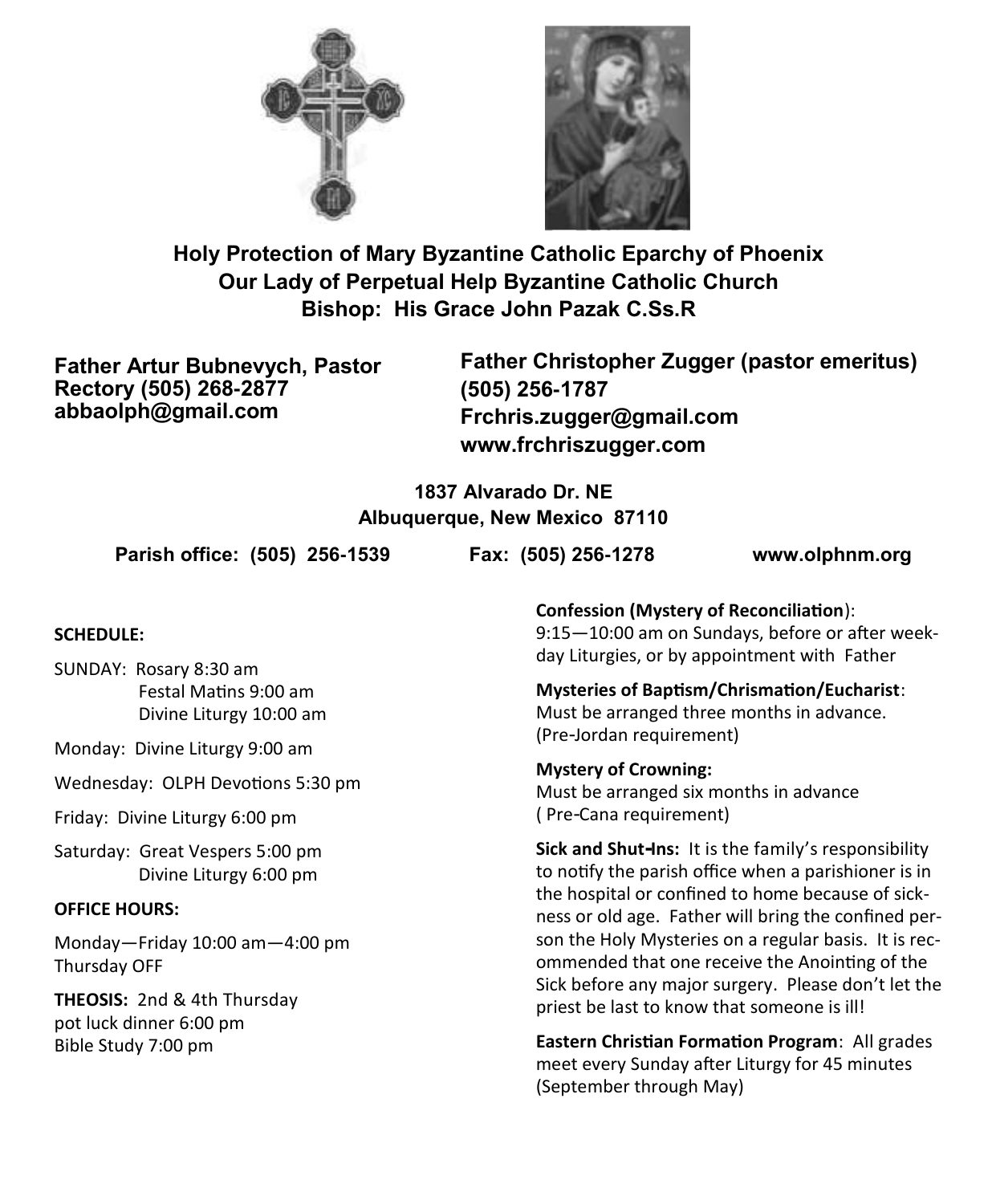|                                                                    |                                                                                                         | Welcome to our Church! If you are looking for a spiritual home, contact Father Artur or<br>the office staff for more information. God bless you.                                                                               |  |  |  |
|--------------------------------------------------------------------|---------------------------------------------------------------------------------------------------------|--------------------------------------------------------------------------------------------------------------------------------------------------------------------------------------------------------------------------------|--|--|--|
| <b>Today</b>                                                       | 8:30 am<br>$9:00$ am<br>10:00 am                                                                        | Rosary<br>Matins/Confessions<br>Divine Liturgy for Parishioners, Benefactors & Friends<br>Fr. Chris: Intention of Gary & Heather Henry<br>Mysteries of Christian Initiation for Adela Watson                                   |  |  |  |
| July 18<br><b>Monday</b>                                           | <b>Hyacinth &amp; Emilian Matryrs</b><br>Epistle: 1 Corinthians 15:12-19; Gospel: Matthew 21:18-22      |                                                                                                                                                                                                                                |  |  |  |
|                                                                    | $9:00$ am                                                                                               | Blessing on Eva Schuler by Brian & Melinda Fitzpatrick                                                                                                                                                                         |  |  |  |
| July 19<br><b>Tuesday</b>                                          | <b>Macrina Venerable</b><br>Epistle: 1 Corinthians 15:29-38; Gospel: Matthew 21:23-27<br>No Service     |                                                                                                                                                                                                                                |  |  |  |
| July 20<br>Wednesday                                               | Elijah Great Prophet/Simple Holy Day<br>Epistle: James 5:10-20; Gospel: Luke 4:22-30                    |                                                                                                                                                                                                                                |  |  |  |
|                                                                    | $11:00$ am<br>5:30 pm                                                                                   | Hierarchical Divine Liturgy and Enthronement of Bishop John Pazak<br>as the new Bishop of the Holy Protection of Mary Eparchy of Phoe-<br>nix at St. Helen Roman Catholic Church in Peoria/Phoenix AZ<br><b>OLPH Devotions</b> |  |  |  |
| July 21<br><b>Thursday</b>                                         | <b>Simeon &amp; John Venerables</b><br>Epistle: 2 Corinthians 1:1-6; Gospel: Matthew 21:43-46           |                                                                                                                                                                                                                                |  |  |  |
| Father's Day Off 5.30 pm                                           |                                                                                                         | Moleben followed by Knights of Columbus Family Night                                                                                                                                                                           |  |  |  |
| July 22<br><b>Friday</b>                                           | <b>Mary Magdalene Equal to the Apostles</b><br>Epistle: 2 Corinthians 1:12-20; Gospel: Matthew 22:23-33 |                                                                                                                                                                                                                                |  |  |  |
|                                                                    | $6:00 \text{ pm}$                                                                                       | Blessing on Pam Pettit by Brian & Melinda Fitzpatrick<br>Fr. Chris: Health of William Watkins                                                                                                                                  |  |  |  |
| July 23<br><b>Saturday</b>                                         | Trophimus & Others Martyrs/Bl. Basil Hopko<br>Epistle: Romans 15:30-33; Gospel: Matthew 17:24-18:4      |                                                                                                                                                                                                                                |  |  |  |
| July 24<br><b>Sunday</b>                                           | 10th Sunday after Pentecost<br>Epistle: 1 Corinthians 4:9-16; Gospel: Matthew 17:14-23                  |                                                                                                                                                                                                                                |  |  |  |
|                                                                    | 5:00 pm<br>6:00 pm                                                                                      | <b>Great Vespers</b><br>+Keenan Alan by Jilek Family / Blessing of Cars                                                                                                                                                        |  |  |  |
| <b>Blessing of Cars</b><br>For the Feast of<br><b>Holy Prophet</b> | 8:30 am<br>9:00 am<br>$10:00$ am                                                                        | Rosary<br><b>Festive Matins/Confessions</b><br>Divine Liturgy for Parishioners, Benefactors & Friends /Blessing of<br>cars                                                                                                     |  |  |  |
| Elijah                                                             |                                                                                                         | Fr. Chris: Blessings for Agnes Adamkso                                                                                                                                                                                         |  |  |  |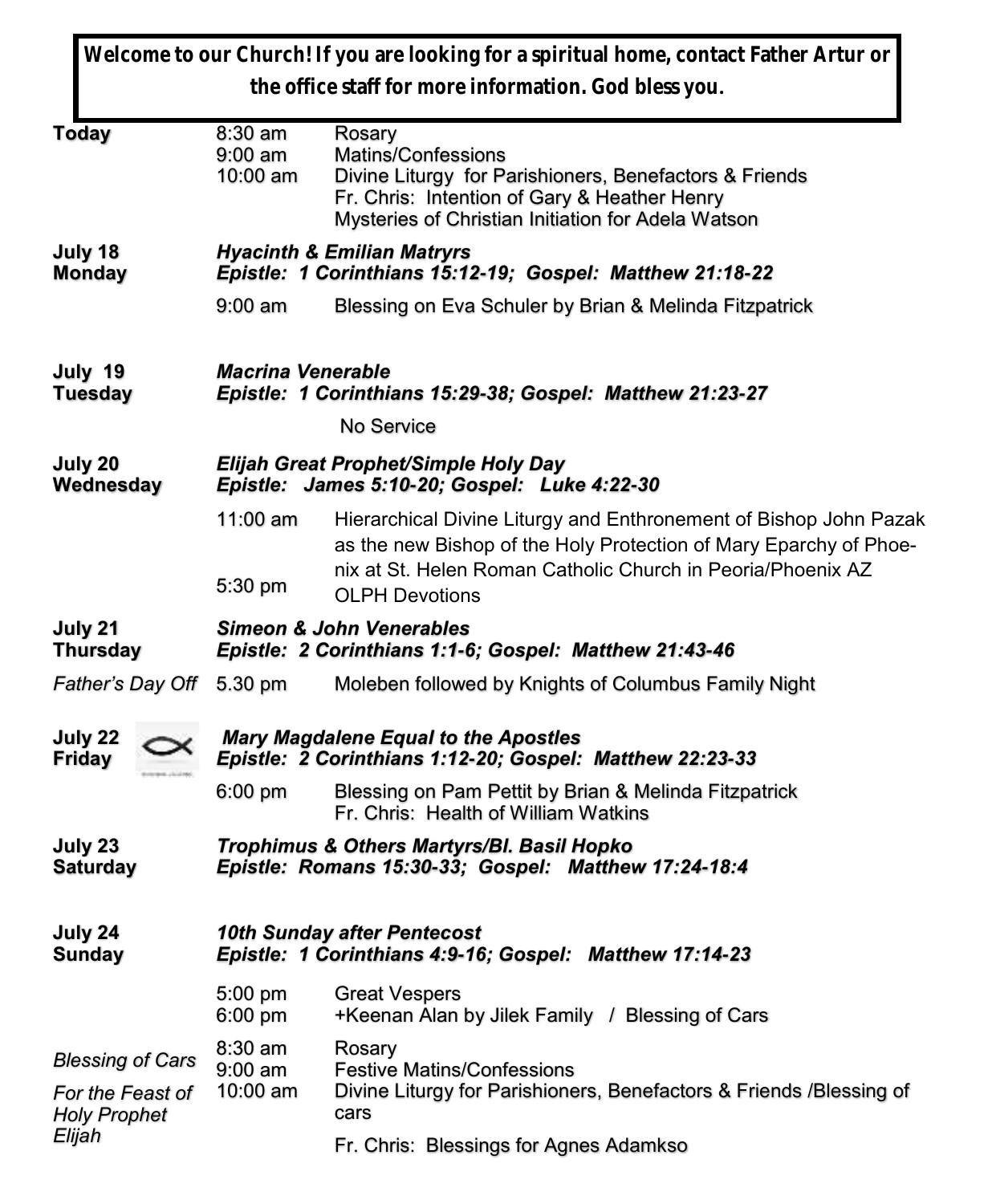Physician and Help of Those in sickness, Redeemer and Savior of the infirm; O Master and Lord of all, grant healing to your servants. Be clement, show mercy to those who have sinned much, and deliver

them, O Christ, from their Iniquities, that they may glorify Your might divine

- Sharif Rabadi Stephen Horner Katrina Anderson Abraham Haddad Jenny Ford Robert Hasaka Threima Leech Priscilla Hughes Steve Jakymiw Lillian Murphy Marilyn Fore Demetrius Yackanich Sven & Barbara Svensson Henry Burnette Fr. Julian Gnall Henry Zugger John & Margie Disque Phillip Fall Laura Dominquez Olga Bodnar Frances Brannan John Deflice Mary Ann Kosty Jordan Smith Maggie Batsel Jean Pesce
- William Frank Joseph Koetter Mary Nell Preisler Mike Harahuc Robert Zadel Nathan Barkocy Jack & Lorraine Hubbell Quintin Santmaria & Family Heather Mattax Larry Bennett Paola Terlaza

 Prayers in honor of and to the Blessed Virgin are a powerful weapon against sin, and for healing. If you recite the Rosary at home, please offer these intentions, and join us on Sunday at 8:30 am. Those who recite the Akathist to the Mother of God or the Rosary receive a partial indulgence when they do so in private, plenary indulgence when they do so as a group

### **Intentions of the Rosary**

1st Decade: Help for persecuted Catholics, especially in communist and Islamic states

2nd Decade: Spiritual and physical growth of our parish and the Byzantine Catholic Church

3rd Decade: Increase in vocations to priesthood, diaconate, and consecrated life to serve the Byzantine Catholic Church 4th Decade: Repose of the souls who have no one praying for them

5th Decade: Healing of the sick in body, mind and soul

# **Holy Father's Intentions for July**

# **Universal: Indigenous Peoples**

That indigenous peoples, whose identity and very existence are threatened, will be shown due respect.

# **Evangelization: Latin America and the Caribbean**

That the Church in Latin America and the Caribbean, by means of her mission to the continent, may announce the Gospel with renewed vigor and enthusiasm**.**



Vocation Icon Today: Wells Next Sunday: Sullivan/Jilek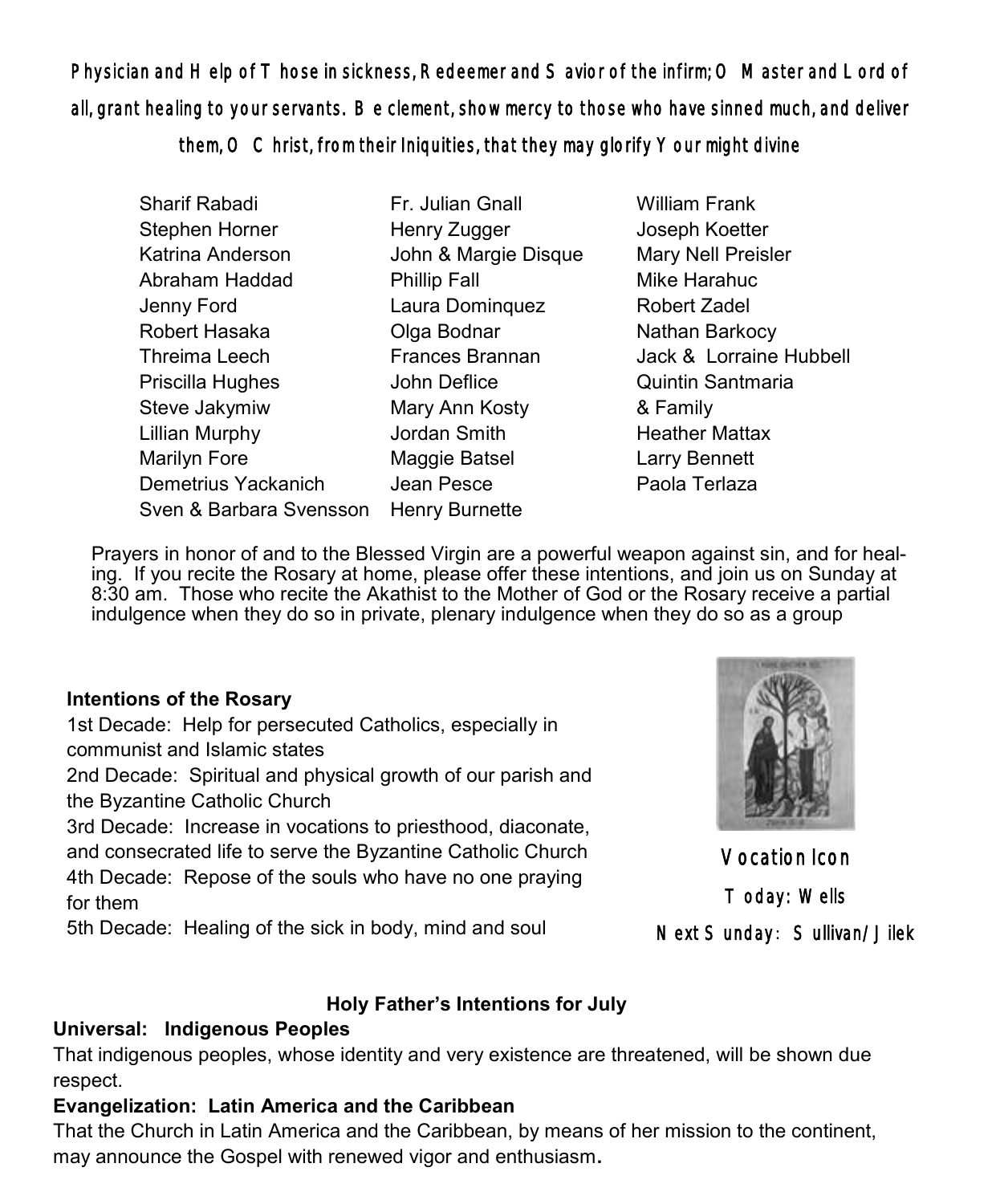#### **Holy Mysteries of Christian Initiation God's Blessings and Congratulations to Adela Eve Watson**

Today, we formally welcome Adela Eve into God's Family and our Byzantine Catholic Church as she receives the Holy Mysteries of Christian Initiation (Baptism-Chrismation-Divine Eucharist) at the Divine Liturgy.

We welcome newly enlightened Adela Eve with open arms, pray for her health and salvation, and promise her that we will be good examples of the love of the Lord Jesus Christ by setting a good example of how to live as Christians!

**ETERNAL MEMORY!!!** Juanita Kocik, mother of our beloved parishioner Rebecca Ungaro fell asleep in the Lord last Tuesday, July 12. We offer Rebecca's family our prayerful condolences and promise of prayers for Juanita's eternal repose and their consolation. May God grant His Handmaid Junaita blessed repose and remember her forever!

**Knights of Columbus** Family Night is open to all parishioners, with or without families, on Thursday, July 21. We meet in the church for a short Moleben at 5:30 pm followed by pizza, salad, and games and activities in the hall: come one, come all, no reservations necessary!

| <b>DATE</b> | <b>READER</b>       | <b>TROJCA</b>             | <b>GREETER</b> | <b>COUNTER</b> | <b>HOST</b>  |
|-------------|---------------------|---------------------------|----------------|----------------|--------------|
|             | July 24 Brook Jilek | Soriah Chavez Luba Kmetyk |                | Cindy Loescher | Jilek Family |
|             |                     |                           |                | Barbara DeLap  |              |

#### **Barbara's Hall Report:**

Thanks to the Wells and Sankel families for bringing a great brunch of beans and rice, tortilla chips and salsa, salad and watermelon! Yum! What a nice meal. They even did all the cleanup, and you know I like that!

The Youssef family brought three wonderful carrot cakes. There were even some slices left over. Those who were on vacation certainly missed out!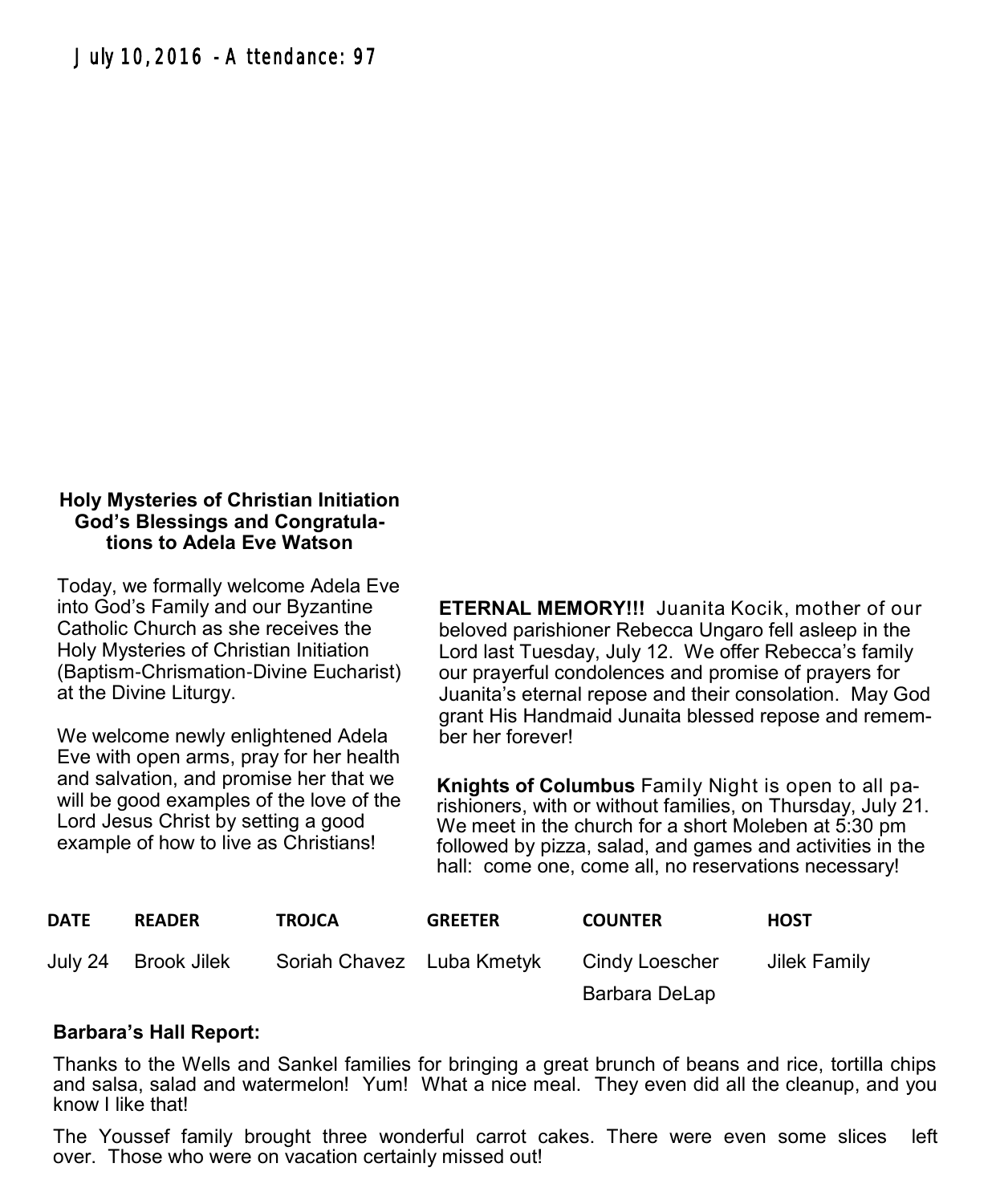# **Coming Events—Mark Your Calendars Now**

| Thursday, July 28  | 10:30 am OASIS Class: The Recusants of the British Isles                      |
|--------------------|-------------------------------------------------------------------------------|
| Monday, August 1   | 6:00 pm Divine Liturgy, Lesser Blessing of Water, Start of the Dormition Fast |
| <b>August 6</b>    | <b>Feast of Transfiguration of Our Lord Jesus Christ</b>                      |
| Friday, August 5   | 6:00 pm Vesper Divine Liturgy, Blessing of Litija bread/Blessing of Fruits    |
| Saturday, August 6 | 9:00 am Divine Liturgy / Myrovanije                                           |
| <b>August 15</b>   | <b>Feats of the Dormition of the Theotokos</b>                                |
| Sunday, August 14  | 5:00 pm Great Vespers with Litija                                             |
| Monday, August 15  | 6:00 pm Festive Divine Liturgy / Blessing of Flowers/ Myrovanije              |

#### **MEN UNDER CONSTRUCTION 2016**

The 10th Annual Archdiocesan Men's Conference, Saturday August 13th This year a new location at the National Hispanic Cultural Center 1701 4th Street SW, in AlbuquerqueSpeakers and topics: The Most Reverend Archbishop John C Wester "The year of Mercy" Deacon Alex Jones "Learning to Witness: How to Share Your Faith With Others" Mr. Patrick Madrid "Turn Away From Childish Things and Become the Man Christ Wants You to Be" Mr. Chris Muglia "Mercy - Bringing Light and Life to the Culture of Death"

The Day includes motivational talks, men's fellowship, Mass, Benediction and the Sacrament of Reconciliation throughout the day.

Walk up registration and breakfast begins at 7am with main program 8am until 4:30pm. Men ages 18 and up (teen boys15 and up with an adult) may register. Registration costs are: early =  $$30$ , walk up =  $$35$  and group  $$28$ . Scholarships are available. Breakfast and lunch are included in the registration fee.

More info and early registration online at [www.mucnm.com](http://www.mucnm.com) or call 505-831-3253. Also Lobby and Business Cards with info about the event are available on the greeting table at the Holy Water Font.

#### **Pilgrimage in honor of Our Lady of Perpetual Help at St. George Church Olympia, Washington**

Father Vasyl Mutka and the community of St. George cordially invite our parish family to join them for the Pilgrimage in honor of Our Lady of Perpetual Help the Patroness of our God -loving parish. It will take place on the weekend of August 19-21, 2016. The Pilgrimage will include Liturgies, Anointing of the Sick, confessions, the Rosary, and much more. Please, take time and read the brochure which contains the schedule of the Pilgrimage and all other particulars available on the greeting table by the Holy Water font. Thank you!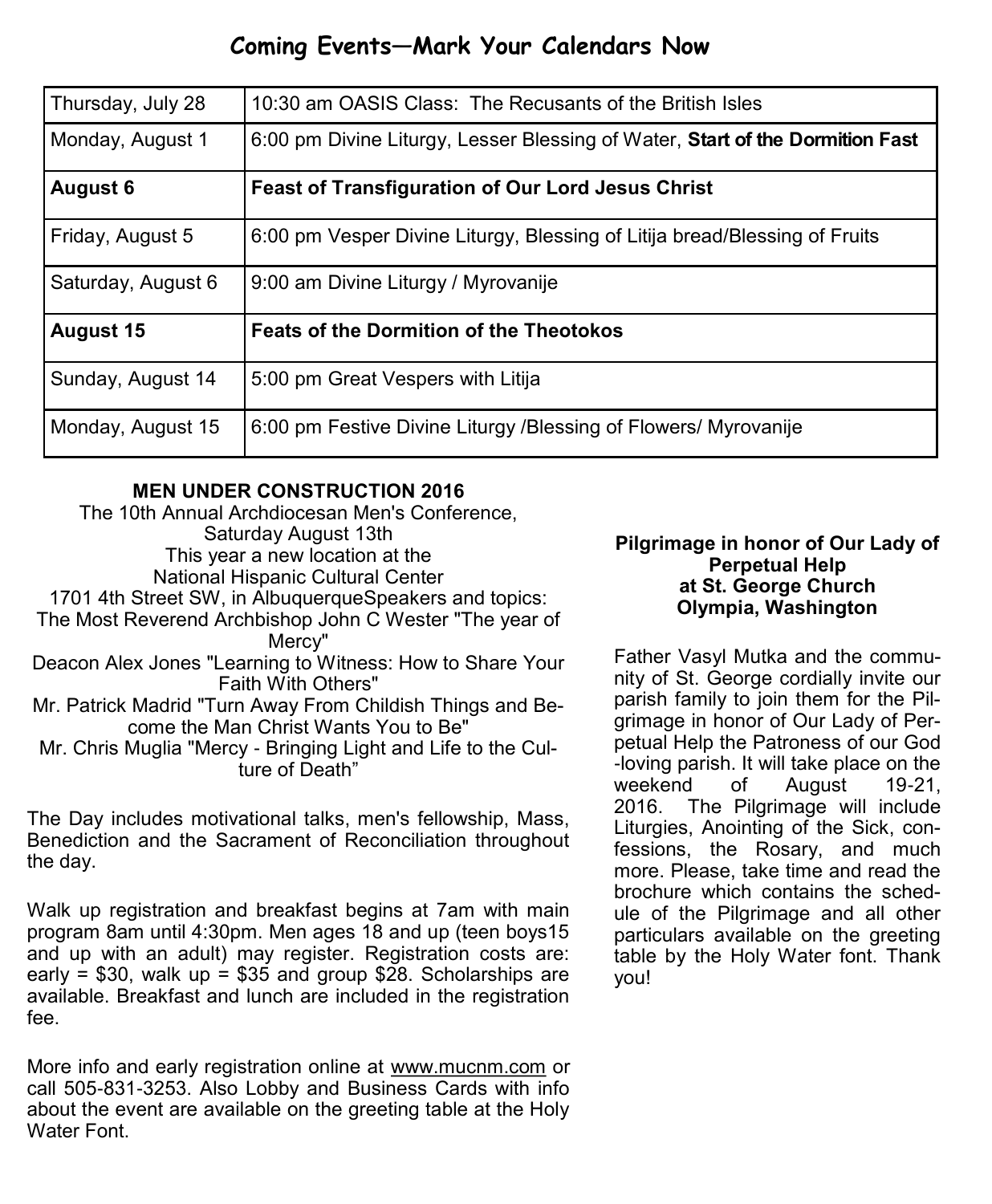# *Blessed Peter Paul Gojdich*

**Bl. Paul Peter Gojdich was the heroic bishop of Prešov in its most difficult times (1926- 1960).** By nature a quiet and gentle man who loved to be alone with God, he was pulled out of his monastery to become bishop when our Church faced a state-supported campaign to convert our faithful to Orthodoxy. He stopped this, and led the people through the Depression known as a man of charity who would always help.

In 1938, Czechoslovakia was destroyed and Slovakia became a state dependent upon Hitler. **He was the only bishop to publicly protest against deporting Jews to their deaths; defended the Rusyn minority against Slovak nationalists;** directed missionary work in the Czech lands to serve faithful who moved there; cared for orphans and pushed education for all. Israel recognized him as a **Righteous Gentile** for saving the lives of at least 30 Jews himself, and instructing his priests to baptize any Jew who came to them - and so save them from deportation as Slovakia would protect baptized Jew and their family. **Up to 2,000 Jewish family members were saved** this way from being sent to Auschwitz.

In 1950, the Communists took over Czechoslovakia. Immediately they attacked our Church, **on orders from Moscow**, to force us into the Russian Orthodox Church, which cooperated with Stalin. Bishop Gojdich and his auxiliary Blessed Basil Hopko were arrested at the doors of the cathedral. In prison, he had the gift of bilocation, appearing when other victims needed his spiritual help while still being in his cell, and had the wounds of Jesus in his hands. He was treated very harshly and suffered greatly, but never complained or condemned the communists.

He could have escaped prison and been installed as Orthodox Patriarch of Czechoslovakia, if he would break with Rome, and he refused to do so. **He asked God for the grace to die on his birthday, July 17, and for Sacraments from a priest**. On the night of July 16, another priestprisoner was put into the bed next to his, and he heard the bishop's confession. Bishop Gojdich died the next morning, in 1950. He is the patron of our Knights of Columbus Council.

**Today our Knights of Columbus** treat everyone to a frito pie lunch in the hall at no cost, in honor of our heavenly patron whose feast day we celebrate. All men 18 and up are invited to join the Knights. We feed the poor, sponsor monthly parish family night, give help to parishioners who need work done, and give good Christian companionship. The Knights saving plan is very generous with a guaranteed 1.75% interest rate or better; the insurance protection and long-term care policies are famous for their benefits. Ask one of the Knights serving in the hall today about our council!

#### **EWTN special shows:**

July 22, 3:30 pm: The Church in Puerto Rico, focusing on America's first beatified layman, Charlie Rodriquez.

July 26 1:30 am, July 30 9:00 pm: The Tragic Path of Suicide: ways to prevent it, especially among young people, and signs to look for.

July 31 8:00 pm: Pilgrimage to the Holy Land: Jerusalem Gethsemane, Mount of Beatitudes.